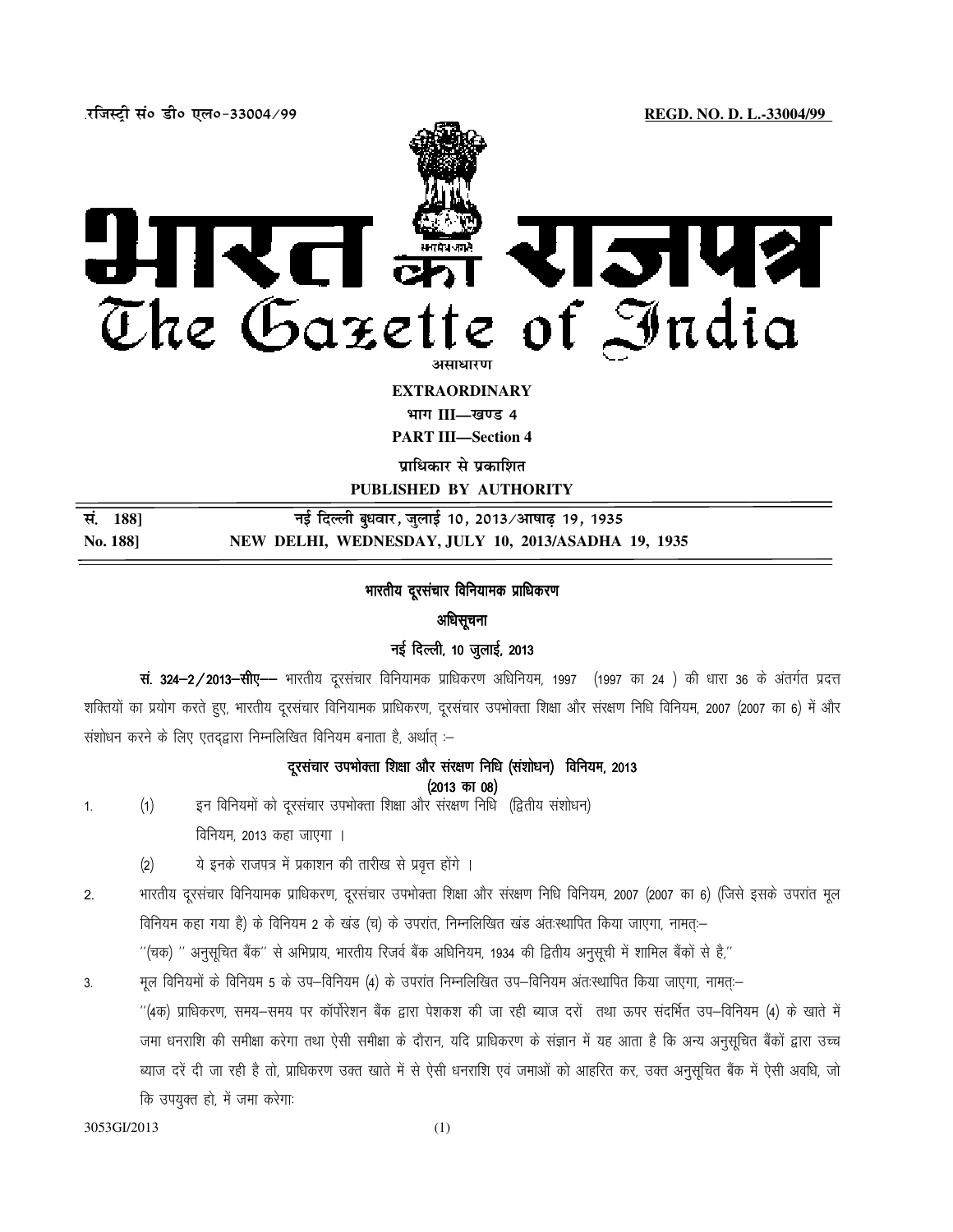बशर्तें कि ऐसी जमा पर अर्जित ब्याज को इस उद्देश्य के लिए अलग से अनुरक्षित किए जा रहे खाते में जमा किया जाएगा।

मूल विनियमों के विनियम 6 के उप–विनियम (3) के उपरांत निम्नलिखित उप–विनियम प्रतिस्थापित किया जाएगा, नामतः– 4.

'' (3) विनियम 5, के उप—विनियम (4क) के उपबंधों की स्थिति में, विनियम 5 के उप—विनियम (4) में संदर्भित खाते को पदेन सदस्य एवं विनियम 8 के खंड (ड) में वर्णित सदस्य द्वारा संयुक्त रूप से संचालित किया जाएगा।''

- मूल विनियमों के विनियम 8 में,—— 5.
	- खंड (ङ) में "वित्त एवं लेखा प्रभाग" शब्दों के स्थान पर "वित्त एवं आर्थिक विश्लेषण प्रभाग" शब्द प्रतिस्थापित किए जाएंगे;  $(\overline{\Phi})$
	- खंड (च) एवं (छ) को लोपित किया जाएगा; (ख)
	- खंड (ज) के लिए, निम्नलिखित खंड प्रतिस्थापित किया जाएगा, नामत्-(ग)
	- " प्राधिकरण में प्रधान सलाहकार, उपभोक्ता मामले एवं सेवा गुणवत्ता प्रभाग के प्रभारी होने के फलस्वरूप.........पदेन सदस्य । खंड (ज) के पश्चात, निम्नलिखित खंड अंतःस्थापित किया जाएगा, नामत :-(घ)

"(1) प्राधिकरण में प्रधान सलाहकार, उपभोक्ता मामले एवं सेवा गुणवत्ता प्रभाग के प्रभारी होने के फलस्वरूप.........पदेन संयोजक सदस्य। "

- मूल विनियमों के विनियम 9 के उप–विनियम (1) में "खंड (क), (ङ), (च), (छ) एवं (ज)" के शब्द कोष्ठक एवं आंकडें शब्दों के स्थान पर, 6 'खंड (क), (ङ), (ज) एवं (झ)'' शब्द, कोष्ठक एवं आंकड़े प्रतिस्थापित किए जाएंगे ।
- मूल विनियमों के विनियम 15 में 'ऐसे लेखापरीक्षक पुनर्नियुक्ति के पात्र होंगे' शब्दों के स्थान पर '' ऐसे लेखापरीक्षक, अधिकतम दो वर्ष हेतु 7. पूनर्नियुक्ति के लिए पात्र होंगे" शब्द प्रतिस्थापित किए जाएंगे ।

राजीव अग्रवाल, सचिव

[ विज्ञापन III / 4 / असाधारण / 142 / 13]

- टिप्पणी 1 मूल विनियमों को अधिसूचना संख्या 322/4/2006–क्यूओएस (सीए) के तहत भारत के राजपत्र, असाधारण, भाग III ,खंड 4 में दिनांक 15 जून, 2007 को प्रकाशित किया गया।
- मूल विनियमों को अधिसूचना संख्या 322–08/2010–सीए के तहत संशोधित किया गया तथा भारत के राजपत्र, असाधारण, भाग टिप्पणी २ III, खंड 4 में दिनांक 07 मार्च, 2011 को प्रकाशित किया गया।
- टिप्पणी 3 व्याख्यात्मक ज्ञापन में दूरसंचार उपभोक्ता शिक्षा और संरक्षण निधि (द्वितीय संशोधन) विनियम, 2013 (2013 का 08) के उद्देश्यों एवं कारणों की व्याख्या दी गई है।

#### व्याख्यात्मक <u>ज्ञापन</u>

## <u>पृष्ठभूमिः</u>

भारतीय दूरसंचार विनियामक प्राधिकरण (भादूविप्रा) ने 15 जून, 2007 को दूरसंचार उपभोक्ता शिक्षा और संरक्षण निधि विनियम, 2007 (2007 का 6) अधिसूचित किए थे। विनियमों के निबंधनों के अनुसार, "दूरसंचार उपभोक्ता शिक्षा और संरक्षण निधि" नामक एक निधि सृजित की गई है। निधि से प्राप्त होने वाली आय का उपयोग, एक समिति की सिफारिश के आधार पर दुरसंचार सेवाओं के उपभोक्ताओं को जागरूक करने के कार्यक्रमों को आयोजित करने के लिए किया जाता है।

दूरसंचार शिक्षा और संरक्षण निधि के उपयोग के लिए समिति (सीयूटीसीईएफ) में भादूविप्रा के अधिकारी, भादूविप्रा के पास पंजीकृत स्वैच्छिक  $2.$ उपभोक्ता संगठनों में से भादूविप्रा के अध्यक्ष द्वारा नामनिर्दिष्ट दो प्रतिनिधि, सेल्युलर ऑपरेटर्स एसोसिएशन ऑफ इंडिया (सीओएआई) के दो प्रतिनिधि तथा एसोसिएशन ऑफ यूनाइटेड टेलीकॉम सर्विस प्रोवाइडर्स ऑफ इंडिया (एयूएसपीआई) के दो प्रतिनिधि तथा भारतीय इंटरनेट सेवा प्रदाता संघ (आईएसपीएआई) से एक इंटरनेट एवं ब्रॉडबैंड सेवा प्रदाता प्रतिनिधि शामिल हैं।

वर्तमान में, दूरसंचार शिक्षा और संरक्षण निधि में प्राप्त होने वाली धनराशि को, कॉर्पोरेशन बैंक में अनुरक्षित खाते में जमा किया जा रहा है 3. इस निधि में से अधिकांश धनराशि को केवल कॉर्पोरेशन बैंक की ही सावधि जमाओं में रखा गया है। तथापि, वर्तमान परिदृश्य में, यह देखा गया है कि विभिन्न बैंकों द्वारा विभिन्न ब्याज दरों की पेशकश की जा रही है तथा यह भी देखने में आया है कि अन्य बैंकों द्वारा कॉर्पोरेशन बैंक की तुलना में अधिक उच्च ब्याज दरों की पेशकश की जा रही है । अतः अन्य अनुसूचित बैंकों में सावधि जमा कराने के उद्देश्य से संशोधन किया गया है।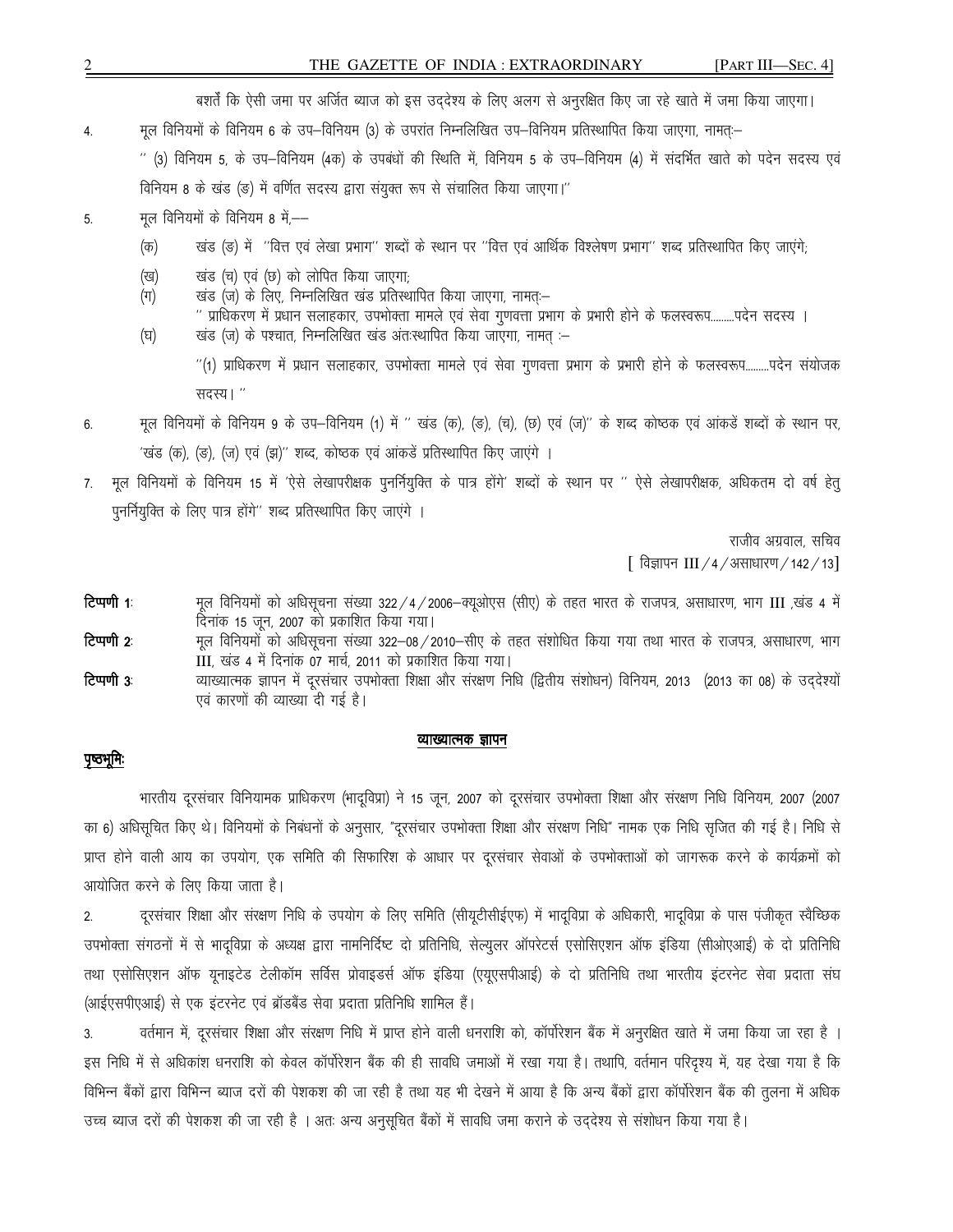4. भादविप्रा में प्रभागों का पुनर्गठन होने के फलस्वरूप, दूरसचार शिक्षा और संरक्षण निधि के उपयोग के लिए समिति (सीयूटीसीईएफ) में प्रतिनिधित्व करने वाले सदस्यों में उपयुक्त संशोधन किया गया है। वर्तमान विनियम लेखापरीक्षकों की पुनर्नियुक्ति हेतू कोई विशिष्ट अवधि निर्धारित नहीं करता है। अतः इस संशोधन में प्राधिकरण ने टीसीईपीएफ की लेखापरीक्षा करने वाले लेखापरीक्षकों की नियुक्ति हेतू अधिकतम तीन वर्ष की अवधि निर्धारित की है $\perp$ 

#### TELECOM REGULATORY AUTHORITY OF INDIA NOTIFICATION

New Delhi, the 10th July, 2013

No. 324-2/2013-CA.—In exercise of the powers conferred under section 36 of the Telecom Regulatory Authority of India Act, 1997 (24 of 1997), the Telecom Regulatory Authority of India hereby makes the following regulations further to amend the Telecommunication Consumers Education and Protection Fund Regulations, 2007 (6 of 2007) namely :-

#### TELECOMMUNICATION CONSUMERS EDUCATION AND PROTECTION FUND (SECOND AMENDMENT) REGULATIONS, 2013 (8 of 2013)

- 1. (1) These regulations may be called the Telecommunication Consumers Education and Protection Fund (Second Amendment) Regulations, 2013.
	- (2) They shall come into force from the date of their publication in the Official Gazette.

2. In regulation 2 of the Telecommunication Consumers Education and Protection Fund Regulations, 2007 (6 of 2007) ( herein after referred to as principal regulations), after clause (e), the following clause shall be inserted namely:-

"(ea) "Scheduled bank" means a bank included in the Second Schedule of the Reserve Bank of India Act, 1934,"

3. In regulation 5 of the principal regulations, after sub-regulation (4), the following subregulation shall be inserted namely:-

"(4A) The Authority may, from time to time, review the rate of interest offered by the Corporation Bank and the amount credited in the accounts referred to in sub-regulation (4) and if upon such review, the Authority finds that a higher rate of interest is being offered by any other scheduled bank, the Authority may withdraw from the Corpus of the said accounts such amount, and deposit, in the said scheduled bank, for such duration, as it may deem fit:

Provided that the income, by way of interest, earned on such deposit shall be deposited in the separate accounts maintained for this purpose."

4. In regulation 6 of the principal regulations, for sub-regulation (3), the following subregulation shall be substituted namely:-

"(3) Subject to the provision of sub-regulation (4A) of regulation 5, the accounts referred to in sub-regulation (4) of regulation 5 shall be operated jointly by the presiding member and the member referred to in clause (e) of regulation 8."

- 5. In regulation 8 of the principal regulations,  $\epsilon$
- (a) in clause (e) for the words "the Finance and Accounts Division", the words "the Finance and Economic Analysis Division" shall be substituted,
- (b) the clause  $(f)$  and  $(g)$  shall be omitted;
- (c) for clause (h), the following clause shall be substituted namely:- "(h) Principal Advisor, being in charge of the Consumer Affairs and Quality of Service Division in the Authority----------- ex officio member;
- (d) after clause (h), the following clause shall be inserted, namely:- "(i) Advisor, Consumer Affairs and Quality of Service Division in the Authority-----------  $ex$ officio convener member."

6. In regulation 9 of the principal regulation, in sub-regulation (1) for the words, brackets and figures "clause (a), (e), (f), (g) and (h)", the words brackets and figures "clauses (a), (e), (h) and (i)" shall be substituted.